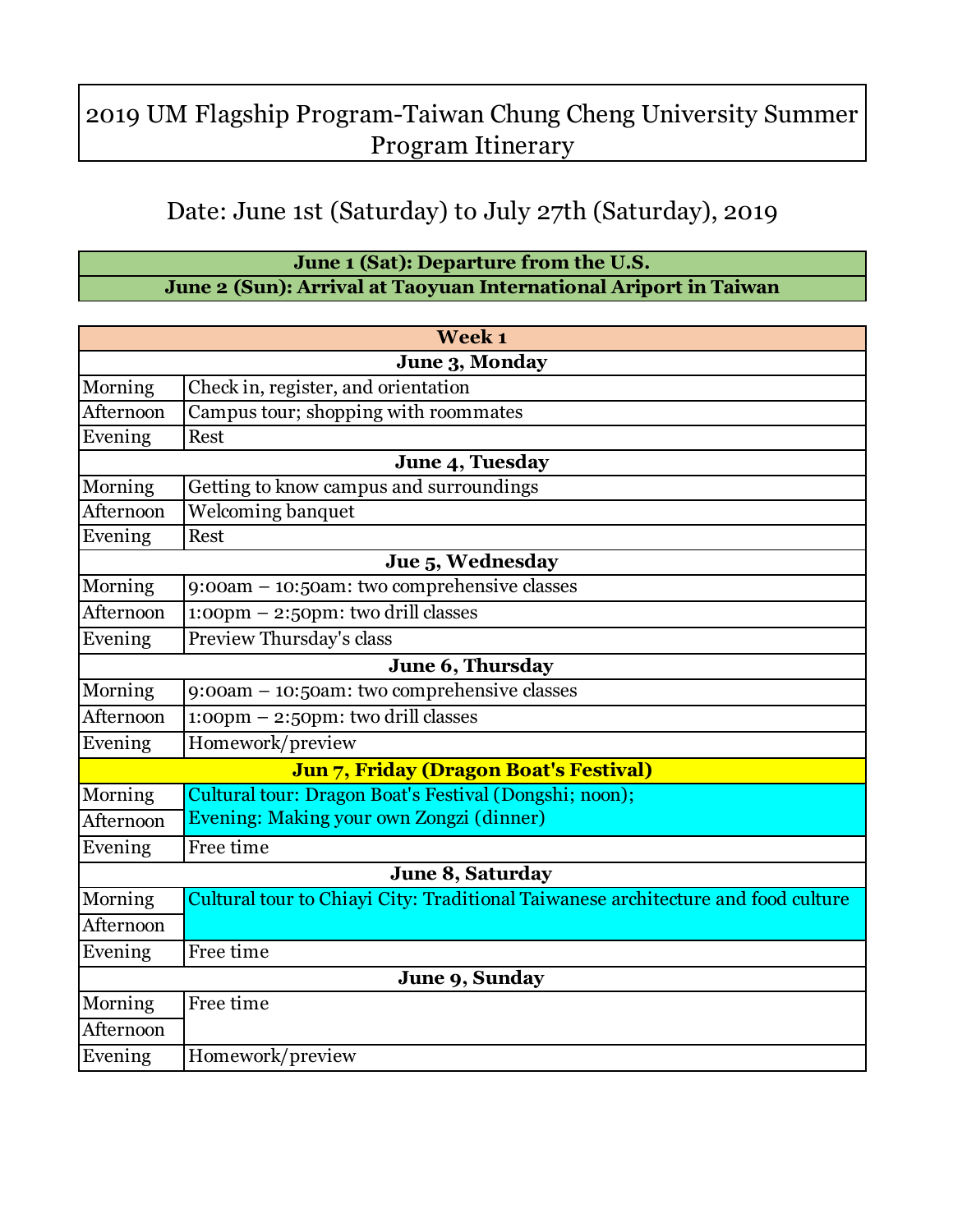| Week 2         |                                                                                      |
|----------------|--------------------------------------------------------------------------------------|
|                | June 10, Monday                                                                      |
| Morning        | 9:00am - 10:50am: two comprehensive classes                                          |
| Afternoon      | $1:00 \text{pm} - 2:50 \text{pm}$ : two drill classes                                |
| Evening        | Homework/preview                                                                     |
|                | June 11, Tuesday                                                                     |
| Morning        | $9:00am - 10:50am$ : two comprehensive classes                                       |
| Afternoon      | 1:00pm - 2:50pm: two drill classes<br>3:30 - 5:00pm: Cultural immersion: Tea Culture |
| Evening        | Homework/preview                                                                     |
|                | June 12, Wednesday                                                                   |
| Morning        | 9:00am - 10:50am: two comprehensive classes                                          |
| Afternoon      | $1:00 \text{pm} - 2:50 \text{pm}$ : two drill classes                                |
| Evening        | Homework/preview                                                                     |
|                | Jue 13, Thursday                                                                     |
| Morning        | 9:00am - 10:50am: two comprehensive classes                                          |
| Afternoon      | $1:00 \text{pm} - 2:50 \text{pm}$ : two drill classes                                |
| Evening        | Homework/preview                                                                     |
|                | June 14, Friday                                                                      |
| Morning        | 9:00am - 10:50am: two comprehensive classes                                          |
| Afternoon      | $1:00 \text{pm} - 2:50 \text{pm}$ : two drill classes                                |
| Evening        | Homework/preview                                                                     |
|                | June 15, Saturday                                                                    |
| Morning        | Cultural tour: Cochin ware, Hinoki Village, Museum of Ancient Taiwan Tiles           |
| Afternoon      |                                                                                      |
| Evening        | Homework/preview                                                                     |
| June 16, Sunay |                                                                                      |
| Morning        | Language Practice Task 1: TBD                                                        |
| Afternoon      |                                                                                      |
| Evening        | Homework/preview                                                                     |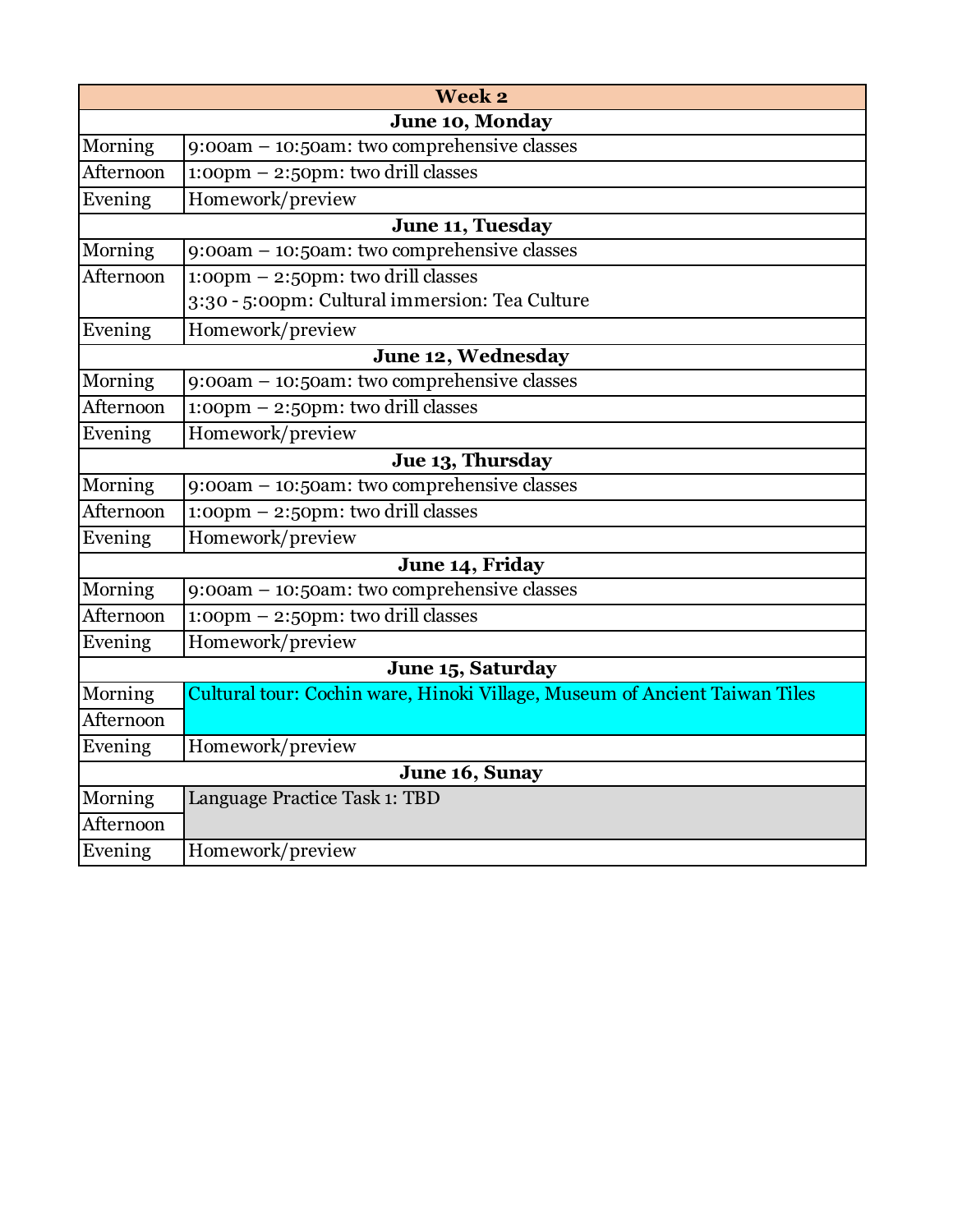|                       | Week 3                                                |
|-----------------------|-------------------------------------------------------|
|                       | June 17, Monday                                       |
| Morning               | 9:00am - 10:50am: two comprehensive classes           |
| Afternoon             | 1:00pm - 2:50pm: two drill classes                    |
| Evening               | Homework/preview                                      |
|                       | June 18, Tuesday                                      |
| Morning               | 9:00am - 10:50am: two comprehensive classes           |
| Afternoon             | 1:00pm - 2:50pm: two drill classes                    |
|                       | 3:30 - 5:00pm: Cultural immersion: CCU Guzheng Club   |
| Evening               | Homework/preview                                      |
|                       | June 19, Wednesday                                    |
| Morning               | 9:00am - 10:50am: two comprehensive classes           |
| Afternoon             | $1:00 \text{pm} - 2:50 \text{pm}$ : two drill classes |
| Evening               | Homework/preview                                      |
|                       | June 20, Thursday                                     |
| Morning               | 9:00am - 10:50am: two comprehensive classes           |
| Afternoon             | $1:00 \text{pm} - 2:50 \text{pm}$ : two drill classes |
| Evening               | Homework/preview                                      |
|                       | June 21, Friday                                       |
| Morning               | 9:00am - 10:50am: two comprehensive classes           |
| Afternoon             | $1:00 \text{pm} - 2:50 \text{pm}$ : two drill classes |
| Evening               | Homework/preview                                      |
|                       | June 22, Saturday                                     |
| Morning               | Free time                                             |
| Afternoon             |                                                       |
| Evening               |                                                       |
| <b>June 23 Sunday</b> |                                                       |
| Morning               | Language Practice Task 2: TBD                         |
| Afternoon             |                                                       |
| Evening               | Homework/preview                                      |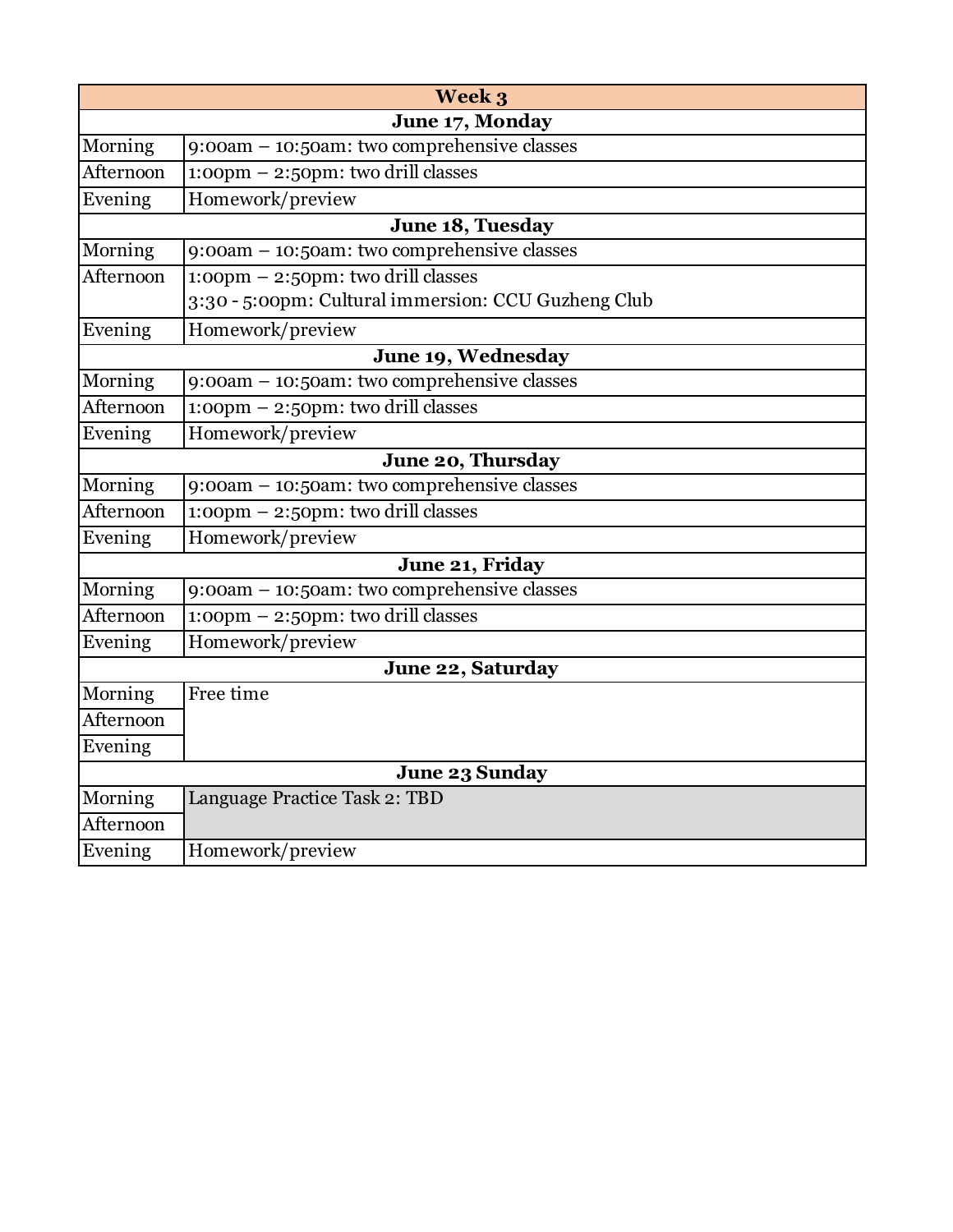|                | Week 4                                                |
|----------------|-------------------------------------------------------|
|                | June 24, Monday                                       |
| Morning        | 9:00am - 10:50am: two comprehensive classes           |
| Afternoon      | $1:00 \text{pm} - 2:50 \text{pm}$ : two drill classes |
| Evening        | Homework/preview                                      |
|                | June 25, Tuesday                                      |
| Morning        | 9:00am - 10:50am: two comprehensive classes           |
| Afternoon      | $1:00 \text{pm} - 2:50 \text{pm}$ : two drill classes |
| Evening        | Homework/preview                                      |
|                | June 26, Wednesday                                    |
| Morning        | 9:00am - 10:50am: two comprehensive classes           |
| Afternoon      | 1:00pm - 2:50pm: two drill classes                    |
| Evening        | Homework/preview                                      |
|                | June 27, Thursday                                     |
| Morning        | 9:00am - 10:50am: two comprehensive classes           |
| Afternoon      | $1:00 \text{pm} - 2:50 \text{pm}$ : two drill classes |
| Evening        | Homework/preview                                      |
|                | June 28, Friday                                       |
| Morning        | 9:00am - 10:50am: two comprehensive classes           |
| Afternoon      | 1:00pm - 2:50pm: two drill classes                    |
| Evening        | Homework/preview                                      |
|                | June 29, Saturday                                     |
| Morning        | Cultural tour (2 days): Mt. Ali                       |
| Afternoon      |                                                       |
| Evening        |                                                       |
| Jue 30, Sunday |                                                       |
| Morning        | Cultural tour (2 days) : Mt. Ali                      |
| Afternoon      |                                                       |
| Evening        | Homework/preview                                      |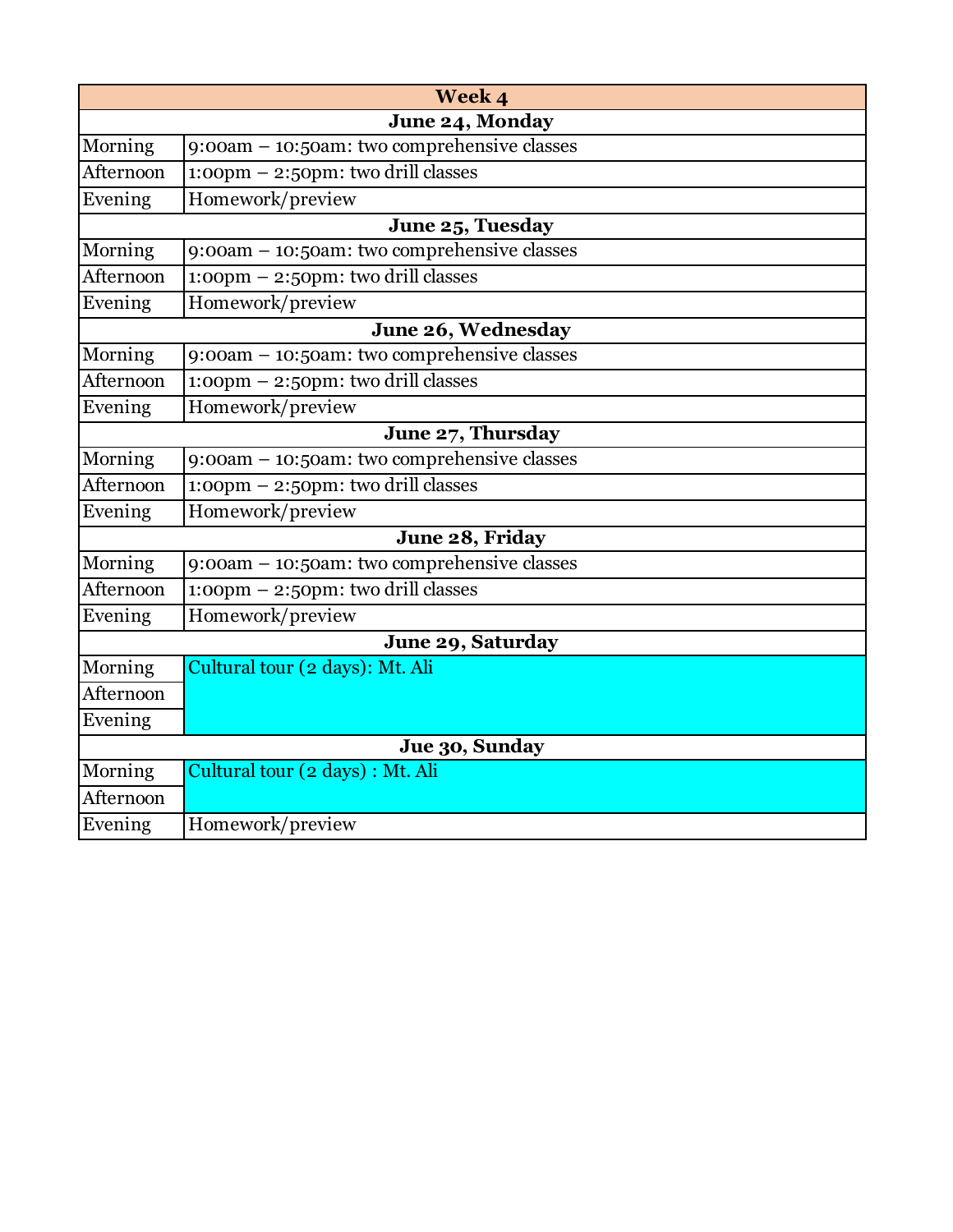|                | Week 5                                                 |
|----------------|--------------------------------------------------------|
|                | July 1, Monday                                         |
| Morning        | 9:00am - 10:50am: two comprehensive classes            |
| Afternoon      | $1:00 \text{pm} - 2:50 \text{pm}$ : two drill classes  |
| Evening        | Homework/preview                                       |
|                | July 2, Tuesday                                        |
| Morning        | 9:00am - 10:50am: two comprehensive classes            |
| Afternoon      | $1:00 \text{pm} - 2:50 \text{pm}$ : two drill classes  |
| Evening        | Homework/preview                                       |
|                | July 3, Wednesday                                      |
| Morning        | 9:00am - 10:50am: two comprehensive classes            |
| Afternoon      | $1:00 \text{pm} - 2:50 \text{pm}$ : two drill classes  |
| Evening        | Homework/preview                                       |
|                | July 4, Thursday                                       |
| Morning        | 9:00am - 10:50am: two comprehensive classes            |
| Afternoon      | $1:00 \text{pm} - 2:50 \text{pm}$ : two drill classes; |
|                | Language Practice Task 3: TBD                          |
| Evening        | Homework/preview                                       |
|                | July 5, Friday                                         |
| Morning        | Cultural tour: Explore Taipei City                     |
| Afternoon      |                                                        |
| Evening        |                                                        |
|                | July 6, Saturday                                       |
| Morning        | <b>Cultural tour: Explore Taipei City</b>              |
| Afternoon      |                                                        |
| Evening        |                                                        |
| July 7, Sunday |                                                        |
| Morning        | <b>Cultural tour: Explore Taipei City</b>              |
| Afternoon      |                                                        |
| Evening        | Homework/preview                                       |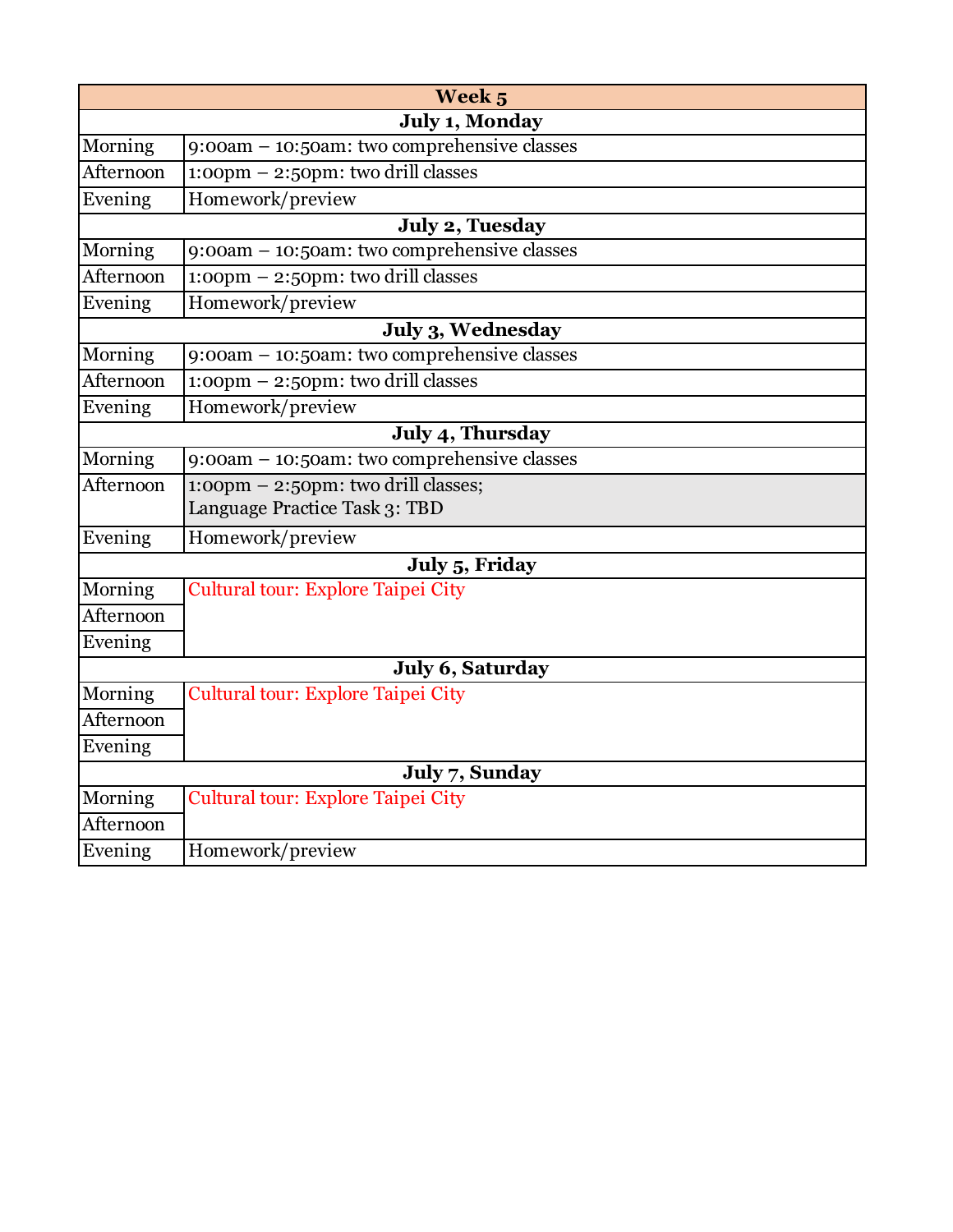|                   | Week 6                                                                      |  |
|-------------------|-----------------------------------------------------------------------------|--|
|                   | July 8, Monday                                                              |  |
| Morning           | 9:00am - 10:50am: two comprehensive classes                                 |  |
| Afternoon         | $1:00 \text{pm} - 2:50 \text{pm}$ : two drill classes                       |  |
| Evening           | Homework/preview                                                            |  |
|                   | July 9, Tuesday                                                             |  |
| Morning           | 9:00am - 10:50am: two comprehensive classes                                 |  |
| Afternoon         | 1:00pm - 2:50pm: two drill classes                                          |  |
| Evening           | Homework/preview                                                            |  |
|                   | July 10, Wednesday                                                          |  |
| Morning           | 9:00am - 10:50am: two comprehensive classes                                 |  |
| Afternoon         | 1:00pm - 2:50pm: two drill classes                                          |  |
| Evening           | Homework/preview                                                            |  |
|                   | <b>July 11, Thursday</b>                                                    |  |
| Morning           | $9:00am - 10:50am$ : two comprehensive classes                              |  |
| Afternoon         | $1:00 \text{pm} - 2:50 \text{pm}$ : two drill classes                       |  |
| Evening           | Homework/preview                                                            |  |
|                   | July 12, Friday                                                             |  |
| Morning           | 9:00am - 10:50am: two comprehensive classes                                 |  |
| Afternoon         | $1:00 \text{pm} - 2:50 \text{pm}$ : two drill classes                       |  |
| Evening           | Homework/preview                                                            |  |
| July 13, Saturday |                                                                             |  |
| Morning           | Cultural trip to Tainan City: Hitoric sites, traditional Chinese food tour, |  |
| Afternoon         | environmental green projects                                                |  |
| Evening           |                                                                             |  |
| July 14, Sunday   |                                                                             |  |
| Morning           | Language Practice Task 4: TBD                                               |  |
| Afternoon         |                                                                             |  |
| Evening           | Homework/preview                                                            |  |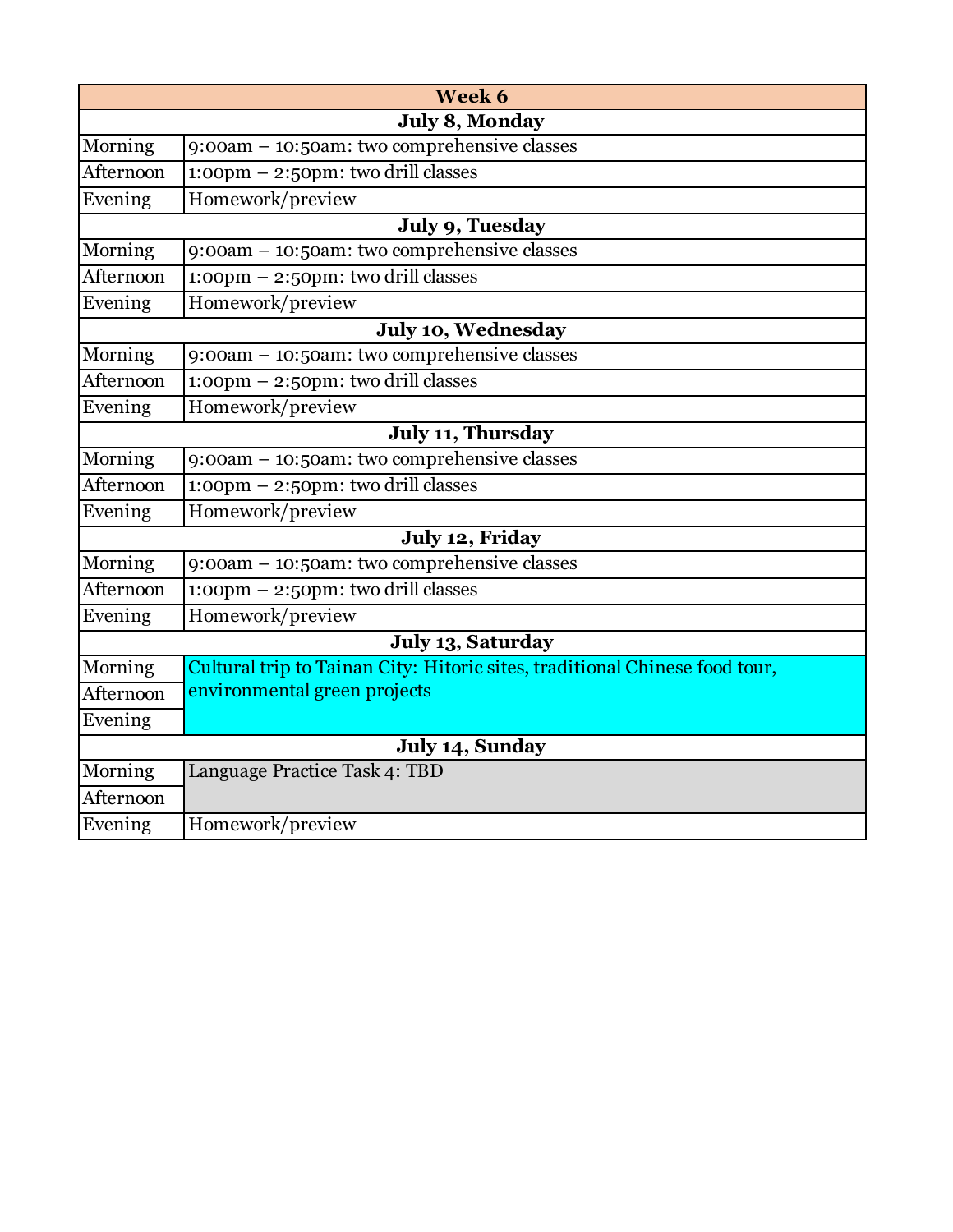|                 | Week 7                                                |
|-----------------|-------------------------------------------------------|
|                 | July 15, Monday                                       |
| Morning         | 9:00am - 10:50am: two comprehensive classes           |
| Afternoon       | $1:00 \text{pm} - 2:50 \text{pm}$ : two drill classes |
| Evening         | Homework/preview                                      |
|                 | July 16, Tuesday                                      |
| Morning         | 9:00am - 10:50am: two comprehensive classes           |
| Afternoon       | $1:00 \text{pm} - 2:50 \text{pm}$ : two drill classes |
| Evening         | Homework/preview                                      |
|                 | July 17, Wednesday                                    |
| Morning         | 9:00am - 10:50am: two comprehensive classes           |
| Afternoon       | 1:00pm - 2:50pm: two drill classes                    |
| Evening         | Homework/preview                                      |
|                 | July 18, Thursday                                     |
| Morning         | 9:00am - 10:50am: two comprehensive classes           |
| Afternoon       | 1:00pm - 2:50pm: two drill classes                    |
| Evening         | Homework/preview                                      |
|                 | July 19, Frday                                        |
| Morning         | 9:00am - 10:50am: two comprehensive classes           |
| Afternoon       | 1:00pm - 2:50pm: two drill classes                    |
| Evening         | Homework/preview                                      |
|                 | July 20, Saturday                                     |
| Morning         | <b>OPI</b> Test                                       |
| Afternoon       | <b>Listening &amp; Reading Tests</b>                  |
| Evening         |                                                       |
| July 21, Sunday |                                                       |
| Morning         | Free time                                             |
| Afternoon       |                                                       |
| Evening         | Homework/preview                                      |